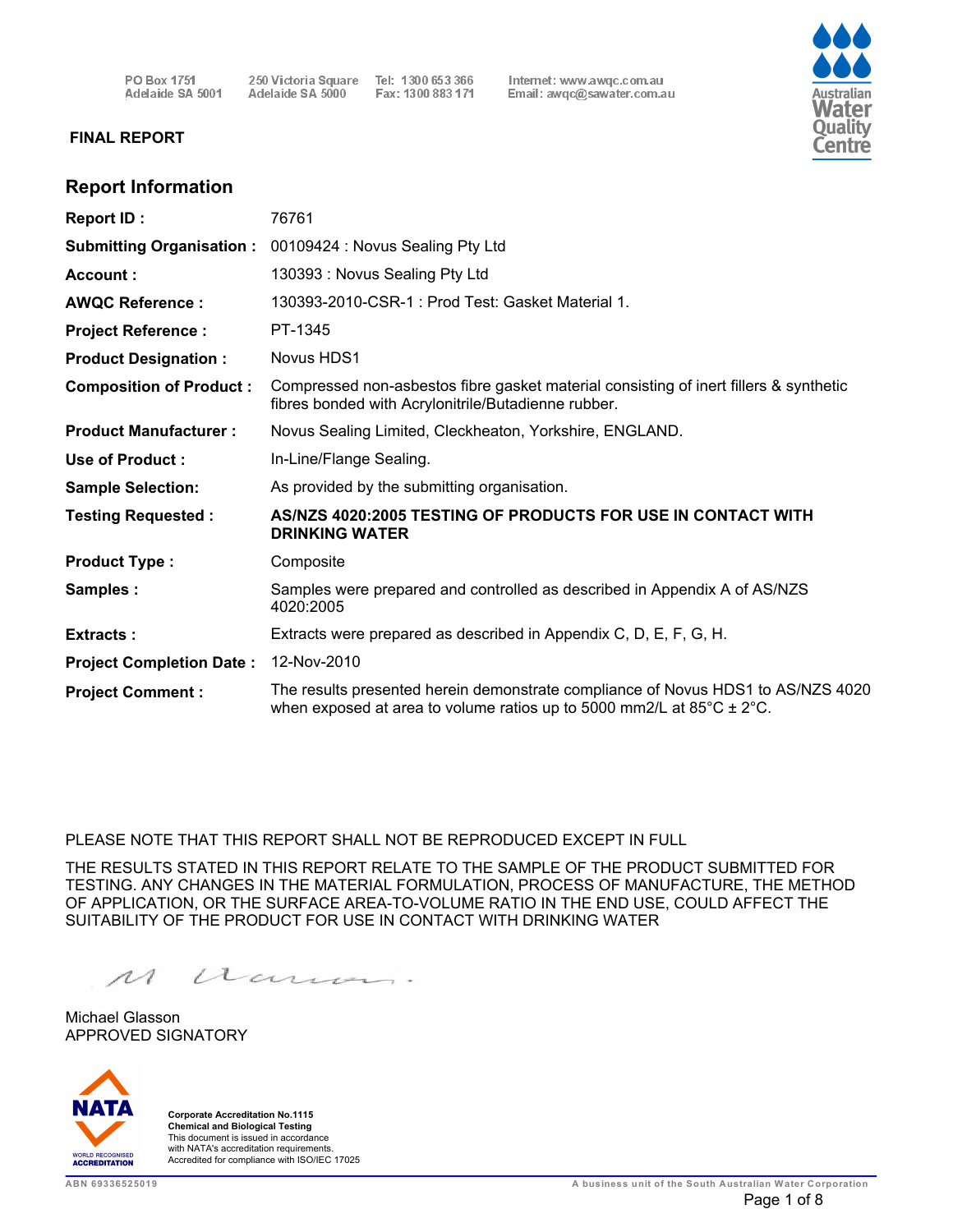250 Victoria Square Tel: 1300 653 366<br>Adelaide SA 5000 Fax: 1300 883 171

Internet: www.awqc.com.au<br>Email: awqc@sawater.com.au



# **FINAL REPORT**

# **Summary of Results**

| <b>APPENDIX</b>                           | <b>RESULTS</b>                               |
|-------------------------------------------|----------------------------------------------|
| $C -$ Taste of Water Extract              | Passed at an exposure of 5000 mm2 per Litre. |
| - Appearance of Water Extract<br>D.       | Passed at an exposure of 5000 mm2 per Litre. |
| $E -$ Growth of Aquatic Micro-organisms   | Passed at an exposure of 5000 mm2 per Litre. |
| $F -$ Cytotoxic Activity of Water Extract | Passed at an exposure of 5000 mm2 per Litre. |
| G - Mutagenic Activity of Water Extract   | Passed at an exposure of 5000 mm2 per Litre. |
| $H -$ Extraction of Metals                | Passed at an exposure of 5000 mm2 per Litre. |

**Summary Comment :** Not applicable.

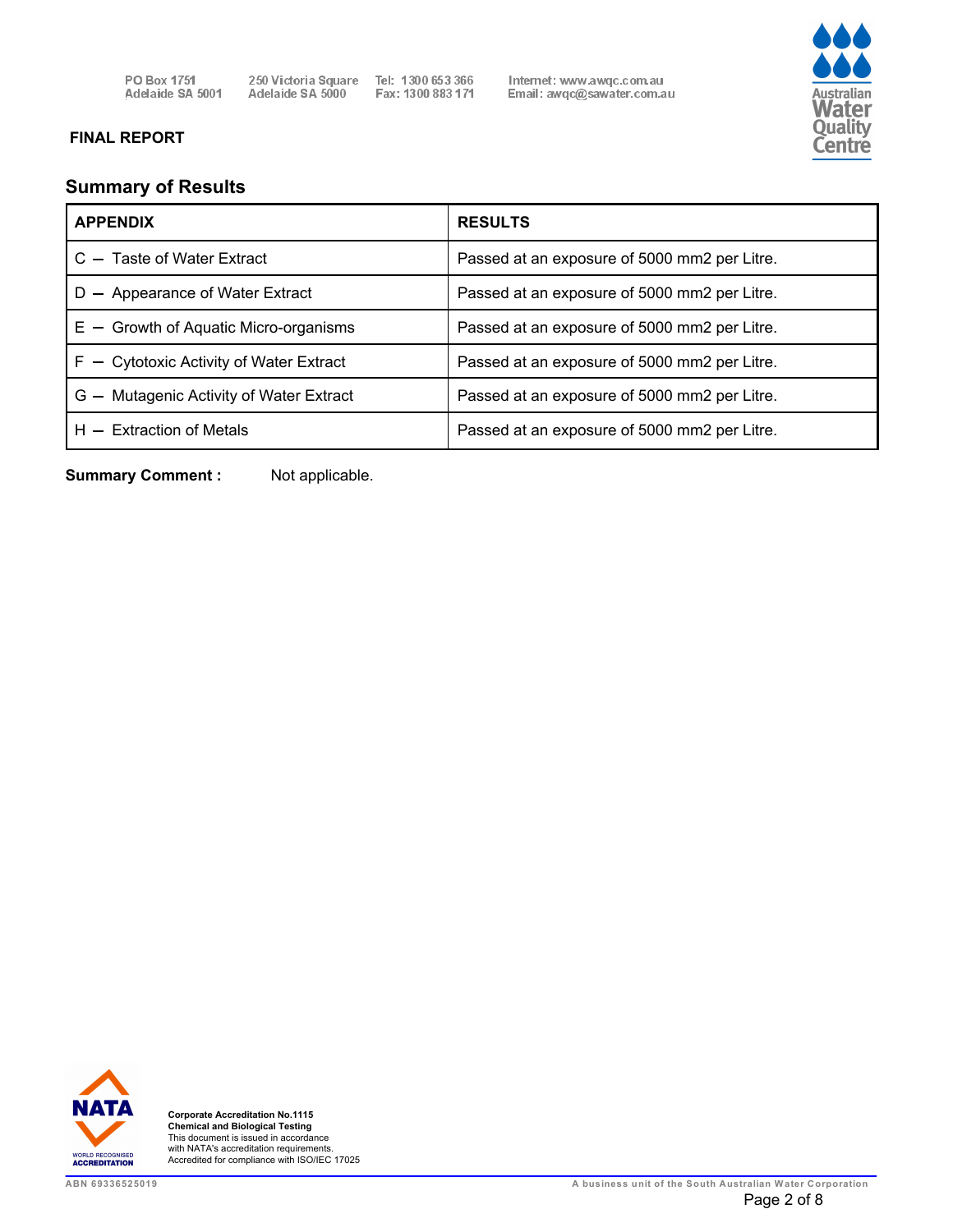250 Victoria Square Tel: 1300 653 366<br>Adelaide SA 5000 Fax: 1300 883 171 Fax: 1300 883 171 Internet: www.awqc.com.au Email: awqc@sawater.com.au



# **FINAL REPORT**

**Sample Description** The sample consisted of a piece of material measuring 25 mm x 100 mm giving an approximate surface area of 5000 mm2 per Litre. Extracts were prepared using 1000 mL volumes of 50 mg/L hardness water.

**Extraction Temperature** 85°C ± 2°C.

| <b>Test Method</b><br><b>Test Information</b><br><b>Scaling Factor</b> | Taste of Water Extract (Appendix C)<br>Not applied.                                                    |
|------------------------------------------------------------------------|--------------------------------------------------------------------------------------------------------|
| <b>Results</b>                                                         | Not detected.                                                                                          |
| <b>Evaluation</b>                                                      | The product passed the requirements of clause 6.2 when tested at an exposure of 5000<br>mm2 per litre. |
| <b>Number of Samples</b>                                               | 2.                                                                                                     |
| <b>Test Comment</b>                                                    | Not applicable.                                                                                        |

APPROVED SIGNATORY Peter Christopoulos

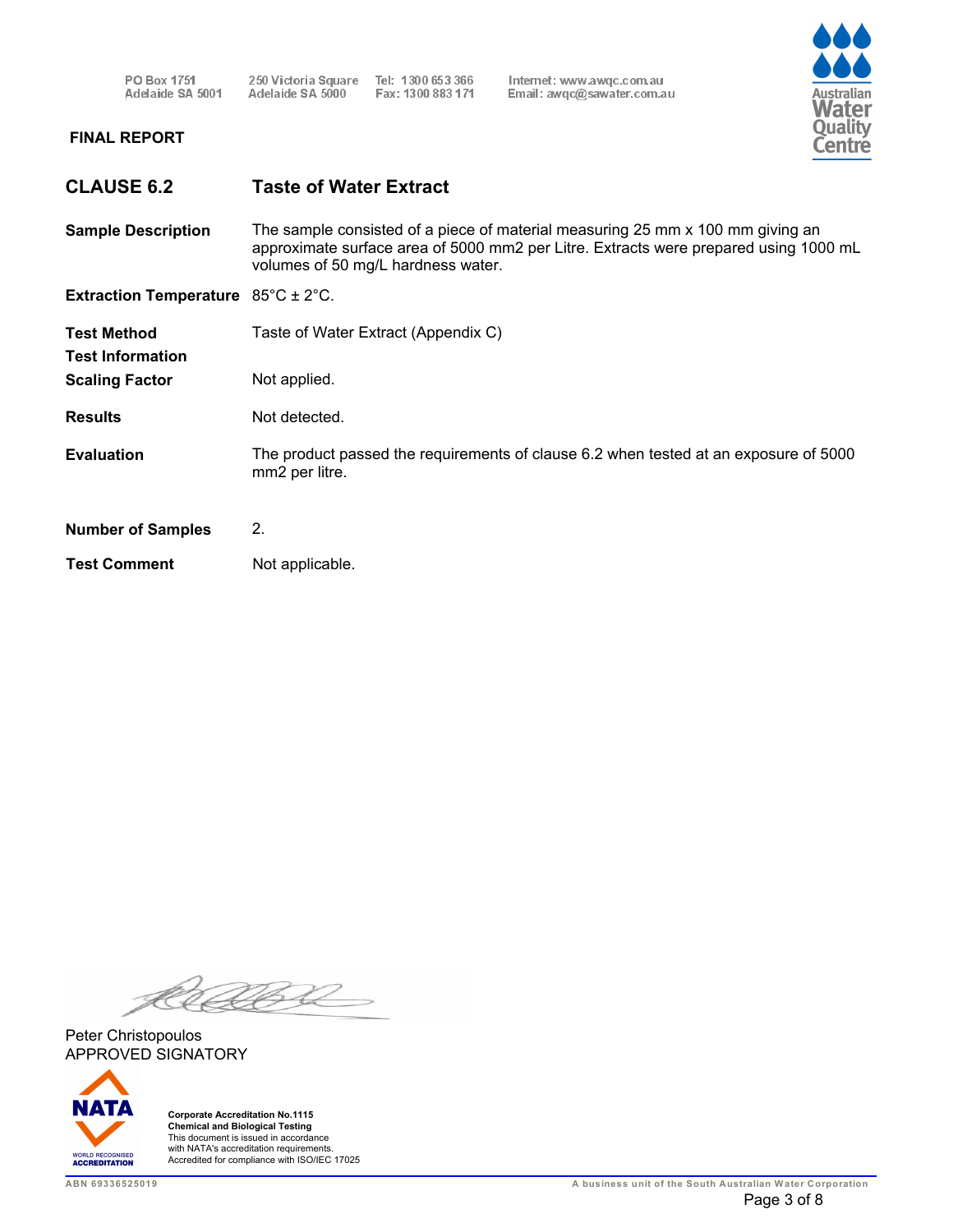PO Box 1751<br>Adelaide SA 5001 250 Victoria Square Tel: 1300 653 366<br>Adelaide SA 5000 Fax: 1300 883 171 Internet: www.awqc.com.au<br>Email: awqc@sawater.com.au



# **FINAL REPORT**

| <b>CLAUSE 6.3</b>                                   | <b>Appearance of Water Extract</b>       |                |                                                                                                                                                                        |            |
|-----------------------------------------------------|------------------------------------------|----------------|------------------------------------------------------------------------------------------------------------------------------------------------------------------------|------------|
| <b>Sample Description</b>                           | volumes of 50 mg/L hardness water.       |                | The sample consisted of a piece of material measuring 25 mm x 100 mm giving an<br>approximate surface area of 5000 mm2 per Litre. Extracts were prepared using 1000 mL |            |
| <b>Extraction Temperature</b> $85^{\circ}$ C ± 2°C. |                                          |                |                                                                                                                                                                        |            |
| <b>Test Method</b>                                  | Appearance of Water Extract (Appendix D) |                |                                                                                                                                                                        |            |
| <b>Scaling Factor</b>                               | Not applied.                             |                |                                                                                                                                                                        |            |
| <b>Results</b>                                      |                                          |                |                                                                                                                                                                        |            |
|                                                     |                                          | Test (- Blank) | <b>Maximum Allowed</b>                                                                                                                                                 | Units      |
|                                                     | Colour                                   | $<$ 1          | 5                                                                                                                                                                      | HU         |
|                                                     | Turbidity                                | 0.3            | 0.5                                                                                                                                                                    | <b>NTU</b> |
| <b>Evaluation</b>                                   | mm2 per litre.                           |                | The product passed the requirements of clause 6.3 when tested at an exposure of 5000                                                                                   |            |
| <b>Number of Samples</b>                            | 1.                                       |                |                                                                                                                                                                        |            |
| <b>Test Comment</b>                                 | Not applicable.                          |                |                                                                                                                                                                        |            |

 $\alpha$  $\geq$  $\Theta$ 

APPROVED SIGNATORY Joanne Clark

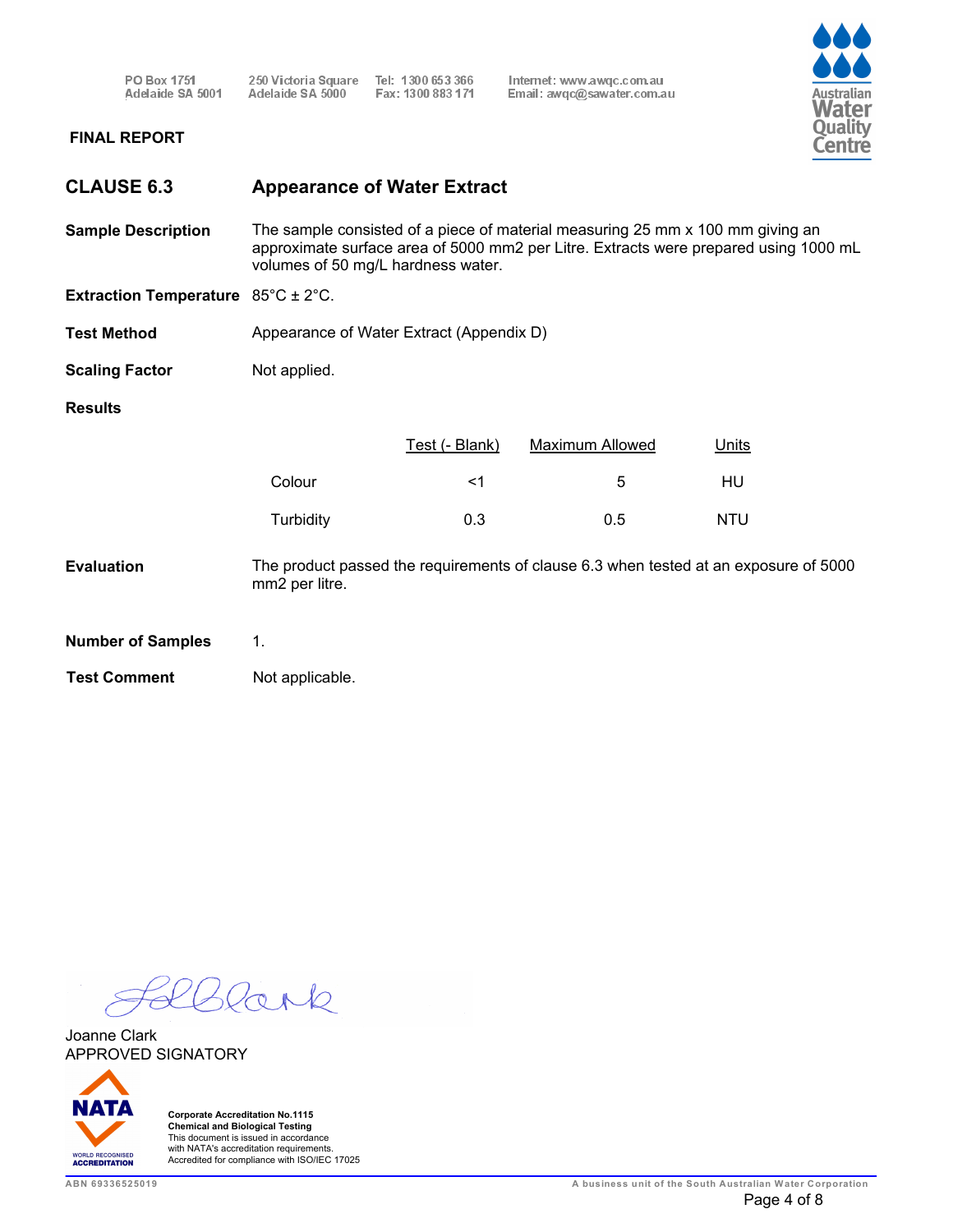250 Victoria Square Tel: 1300 653 366<br>Adelaide SA 5000 Fax: 1300 883 171

Internet: www.awqc.com.au<br>Email: awqc@sawater.com.au



# **FINAL REPORT**

| <b>CLAUSE 6.4</b>         | <b>Growth of Aquatic Micro-organisms</b>            |                                                                                                                                                                        |              |
|---------------------------|-----------------------------------------------------|------------------------------------------------------------------------------------------------------------------------------------------------------------------------|--------------|
| <b>Sample Description</b> | volumes of test water.                              | The sample consisted of a piece of material measuring 25 mm x 100 mm giving an<br>approximate surface area of 5000 mm2 per Litre. Extracts were prepared using 1000 mL |              |
| <b>Test Method</b>        | Growth of Aquatic Micro-organisms (Appendix E)      |                                                                                                                                                                        |              |
| Inoculum                  | The volume of the inoculum was 100 mL               |                                                                                                                                                                        |              |
| <b>Scaling Factor</b>     | Not applied.                                        |                                                                                                                                                                        |              |
| <b>Results</b>            | Mean Dissolved Oxygen                               | Control                                                                                                                                                                | 7.3 mg/L     |
|                           | Mean Dissolved Oxygen Difference Positive Reference |                                                                                                                                                                        | 5.7 mg/L     |
|                           |                                                     | <b>Negative Reference</b>                                                                                                                                              | $< 0.1$ mg/L |
|                           |                                                     | Test                                                                                                                                                                   | 0.60 mg/L    |
| <b>Evaluation</b>         | mm2 per litre.                                      | The product passed the requirements of clause 6.4 when tested at an exposure of 5000                                                                                   |              |
| <b>Number of Samples</b>  | 1.                                                  |                                                                                                                                                                        |              |
|                           |                                                     |                                                                                                                                                                        |              |

**Test Comment** Not applicable.

 $\qquad \qquad \Longleftrightarrow$ tws

APPROVED SIGNATORY Stephanie Semczuk

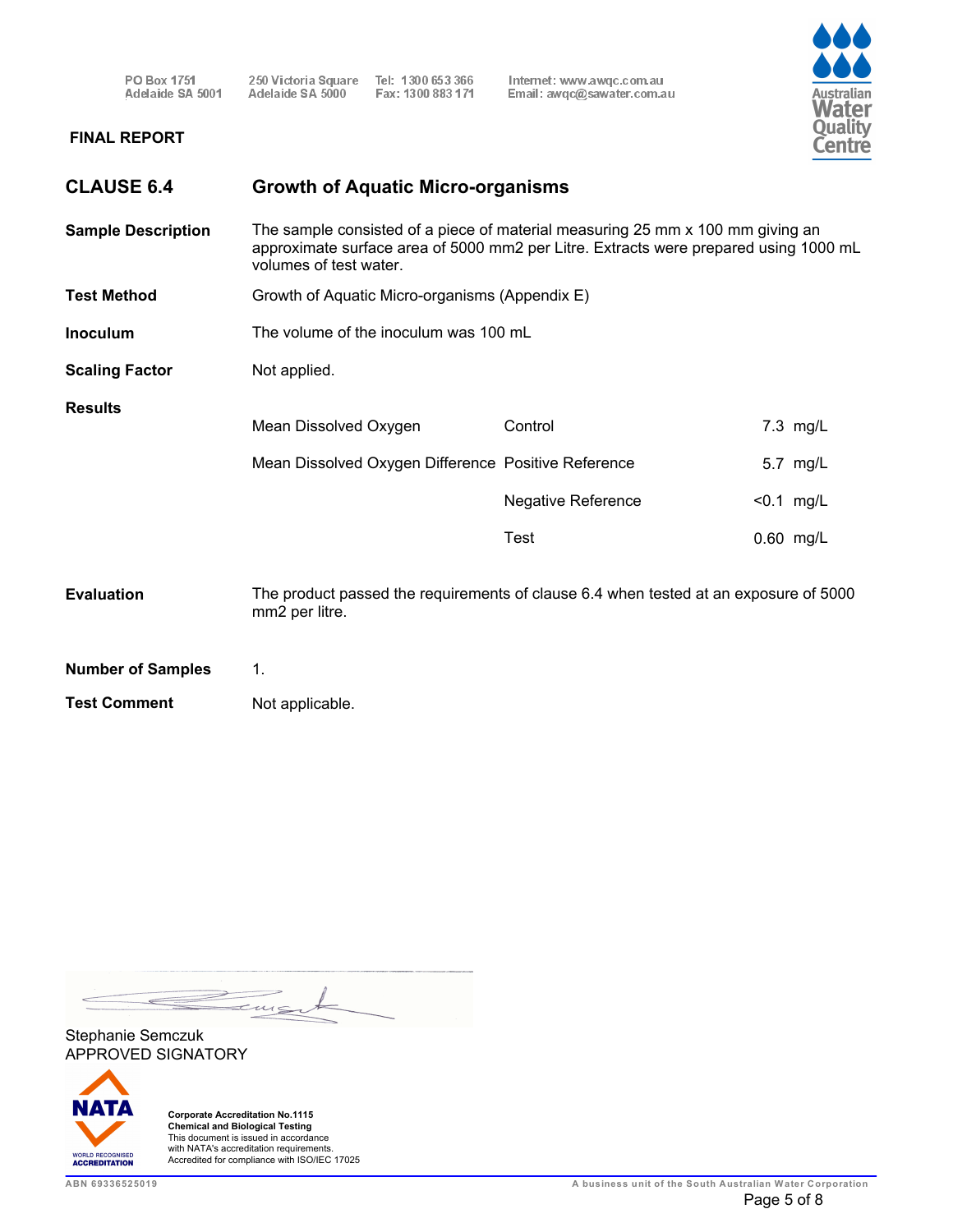Tel: 1300 653 366 250 Victoria Square Adelaide SA 5000 Fax: 1300 883 171

Internet: www.awgc.com.au Email: awqc@sawater.com.au



#### **FINAL REPORT**

# **CLAUSE 6.5 Cytotoxic Activity of Water Extract**

**Sample Description** The sample consisted of a piece of material measuring 25 mm x 100 mm giving an approximate surface area of 5000 mm2 per Litre. Extracts were prepared using 1000 mL volumes of 50 mg/L hardness water.

**Extraction Temperature** 85°C ± 2°C.

**Test Method** Cytotoxic Activity of Water Extract (Appendix F)

**Scaling Factor** Not applied.

**Results** Non-cytotoxic.

- **Evaluation** The product passed the requirements of clause 6.5 when tested at an exposure of 5000 mm2 per litre
- **Number of Samples** 1.
- The test extracts and blank extracts were used to prepare nutrient growth medium and subsequently used to grow a cell line (ATCC Number CCL 81) in the analysis. In addition zinc sulphate (0.4 mmol) was used for the positive control in the analysis. **Test Comment**

APPROVED SIGNATORY Brendon King

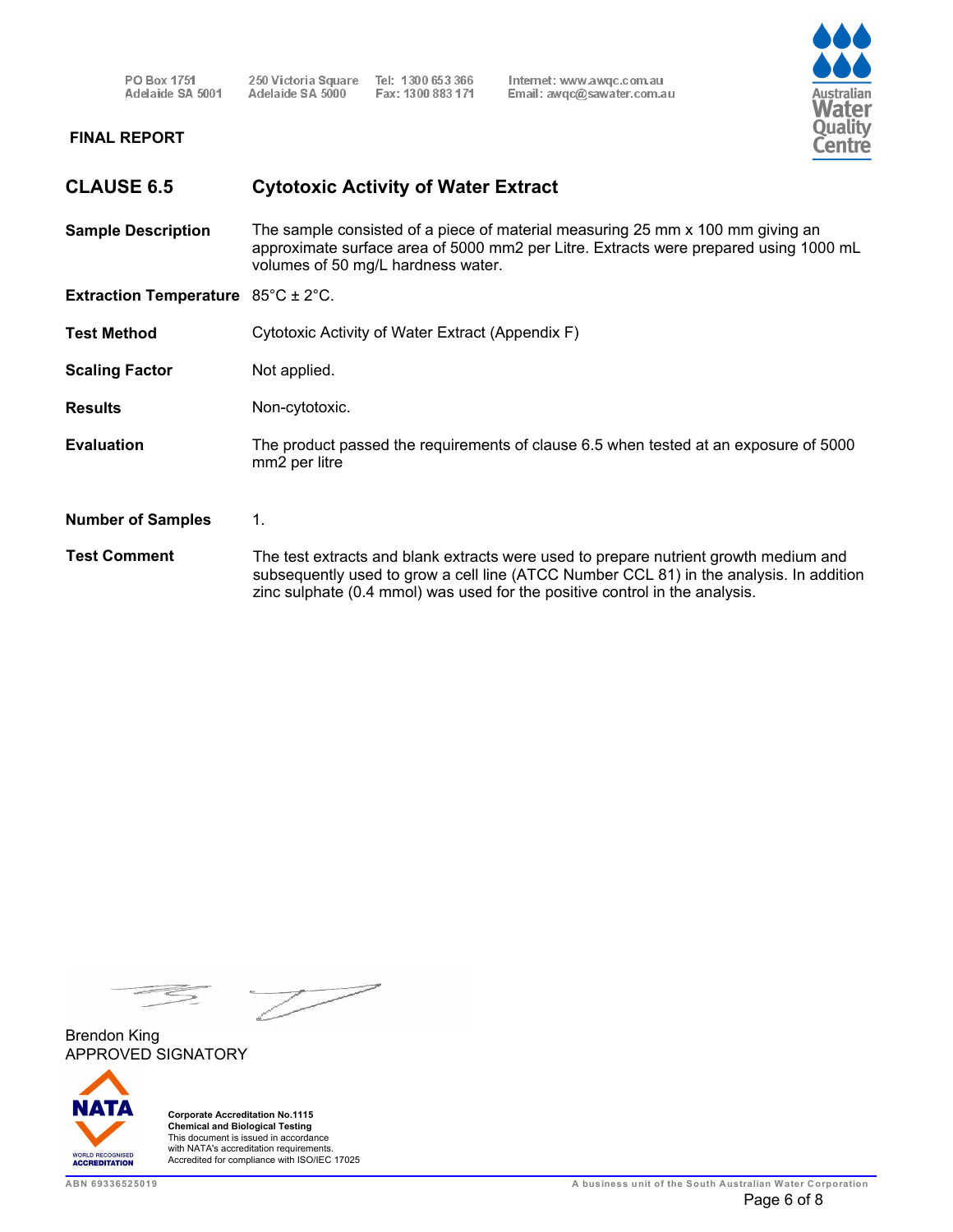250 Victoria Square Tel: 1300 653 366<br>Adelaide SA 5000 Fax: 1300 883 171

Internet: www.awqc.com.au<br>Email: awqc@sawater.com.au



#### **FINAL REPORT**

| <b>CLAUSE 6.6</b>                                           |                                                                                                                                                                                                              | <b>Mutagenic Activity of Water Extract</b>   |                                                 |                                                                                                                                                                                                                                                         |                        |
|-------------------------------------------------------------|--------------------------------------------------------------------------------------------------------------------------------------------------------------------------------------------------------------|----------------------------------------------|-------------------------------------------------|---------------------------------------------------------------------------------------------------------------------------------------------------------------------------------------------------------------------------------------------------------|------------------------|
| <b>Sample Description</b>                                   | The sample consisted of a piece of material measuring 25 mm x 100 mm giving an<br>approximate surface area of 5000 mm2 per Litre. Extracts were prepared using 1000 mL<br>volumes of 50 mg/L hardness water. |                                              |                                                 |                                                                                                                                                                                                                                                         |                        |
| <b>Extraction Temperature</b> $85^{\circ}$ C ± 2°C.         |                                                                                                                                                                                                              |                                              |                                                 |                                                                                                                                                                                                                                                         |                        |
| <b>Test Method</b>                                          | Mutagenic Activity of Water Extract (Appendix G)                                                                                                                                                             |                                              |                                                 |                                                                                                                                                                                                                                                         |                        |
| <b>Scaling Factor</b>                                       | Not applied.                                                                                                                                                                                                 |                                              |                                                 |                                                                                                                                                                                                                                                         |                        |
| <b>Results</b>                                              |                                                                                                                                                                                                              |                                              |                                                 |                                                                                                                                                                                                                                                         |                        |
| <b>Bacteria Strain</b>                                      |                                                                                                                                                                                                              |                                              | Number of Revertants per Plate                  |                                                                                                                                                                                                                                                         |                        |
| Salmonella typhimurium TA98<br>Mean ± Standard deviation    | S <sub>9</sub><br>$\blacksquare$                                                                                                                                                                             | <b>Blank</b><br>35, 35, 40<br>$36.7 \pm 2.9$ | Sample Extract<br>28, 36, 50<br>$38.0 \pm 11.1$ | <b>Positive Controls</b><br>2119, 2076, 2075<br>$2090.0 \pm 25.1$                                                                                                                                                                                       | $NPD(20\mu g)$         |
| Mean ± Standard deviation                                   | +                                                                                                                                                                                                            | 44, 26, 35<br>$35.0 \pm 9.0$                 | 34, 35, 31<br>$33.3 \pm 2.1$                    | 2707, 2105, 2788<br>$2533.3 \pm 373.2$                                                                                                                                                                                                                  | $2-AF (20µg)$          |
| Salmonella typhimurium TA100 -<br>Mean ± Standard deviation |                                                                                                                                                                                                              | 249, 238, 232<br>$239.7 \pm 8.6$             | 265, 293, 282<br>$280.0 \pm 14.1$               | 609, 598, 704<br>$637.0 \pm 58.3$                                                                                                                                                                                                                       | $Azide(1.0\mu g)$      |
| Mean ± Standard deviation                                   | +                                                                                                                                                                                                            | 342, 292, 293<br>$309.0 \pm 28.6$            | 320, 295, 320<br>$311.7 \pm 14.4$               | 1406, 1500, 1548<br>$1484.7 \pm 72.2$                                                                                                                                                                                                                   | $2-AF(20\mu g)$        |
| Salmonella typhimurium TA102 -<br>Mean ± Standard deviation |                                                                                                                                                                                                              | 483, 531, 534<br>$516.0 \pm 28.6$            | 499, 485, 459<br>$481.0 \pm 20.3$               | 1799, 1815, 926<br>$1513.3 \pm 508.7$                                                                                                                                                                                                                   | Mitomycin C $(2\mu g)$ |
| Mean ± Standard deviation                                   | +                                                                                                                                                                                                            | 522, 556, 587<br>$555.0 \pm 32.5$            | 483, 507, 502<br>$497.3 \pm 12.7$               |                                                                                                                                                                                                                                                         |                        |
| <b>Comments</b>                                             |                                                                                                                                                                                                              | positive control for both TA98 and TA100     |                                                 | S9 was used as a metabolic activator. NPD (4-nitro-o-phenylenediamine), Azide, and<br>Mitomycin C are specific positive controls for strains TA98, TA100 and TA102<br>respectively while 2 - AF (2-aminofluorene) when used in conjunction with S9 is a |                        |
| <b>Evaluation</b>                                           | mm2 per litre                                                                                                                                                                                                |                                              |                                                 | The product passed the requirements of clause 6.6 when tested at an exposure of 5000                                                                                                                                                                    |                        |
| <b>Number of Samples</b><br><b>Test Comment</b>             | 1.<br>Not applicable.                                                                                                                                                                                        |                                              |                                                 |                                                                                                                                                                                                                                                         |                        |
|                                                             |                                                                                                                                                                                                              |                                              |                                                 |                                                                                                                                                                                                                                                         |                        |

<u>UG V</u> K

APPROVED SIGNATORY Peter Christopoulos